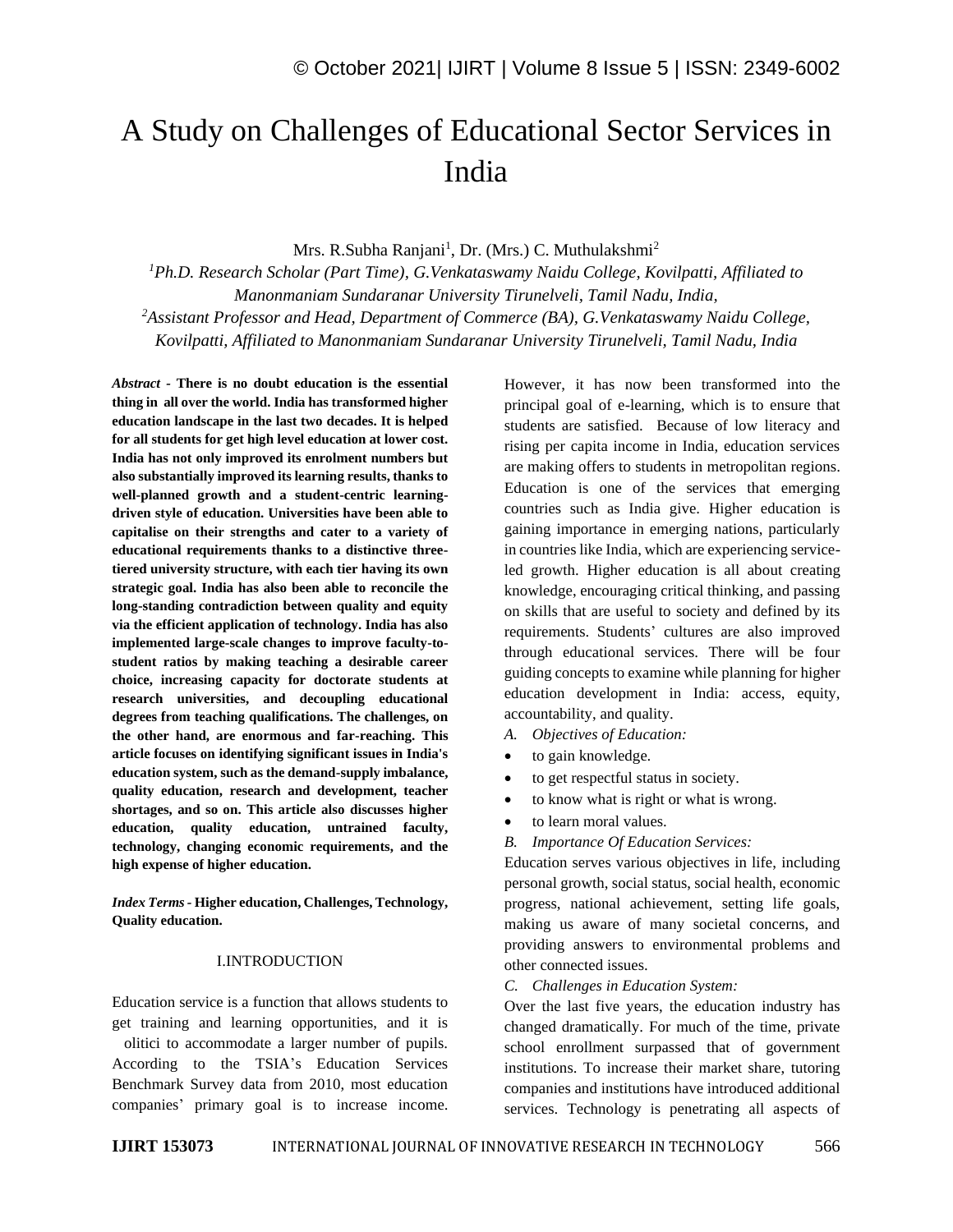education, and online education is a key growth for the Education Division. Recognizing some of the most pressing issues confronting the education industry today.

# II. PROBLEMS OF EDUCATION SECTOR INDIVIDUALS AND FIRMS IN A MARKET PLACE CONFRONTATION

#### *D. CHALLENGES OF EDUCATIONAL SECTOR:*

## *1. The supply and demand equation:*

Education meets the expectations of both students and parents. Students' attitudes, behaviour, and morals improve as a result of educational programmes. It also helps pupils build bravery. It will assist pupils in expanding their knowledge.

## *2. High standard education:*

Despite the fact that Indian educational services improve a) the number of schools/colleges, b) enrolment ratios, c) dropout rates, and d) literacy rates, unemployment rises.

Excessive regulation has a negative impact on educational quality: The private sector's engagement in education has been hindered by excessive government regulation. The " and the " lead to a) reduced private sector involvement and b) erroneous entrepreneur selection, resulting in poor education quality even within the private sector.

# *3. A scarcity of trained faculties:*

For many years, faculty shortages and the state's failure to attract and retain well-qualified instructors have posed a threat to educational quality. Teaching quality is frequently low, and faculty preparation is limited.

# *4. Keeping costs low:*

Institutions attempt to differentiate themselves from other colleges by displaying their identities in various ways. It raises costs, which can be difficult for most institutions, especially non-profit schools that give excellent education. They do, however, pay salaries to their professors. To preserve their legitimacy and reputation, even of the top institutions with relatively expensive tuition must pay wages, maintain their grounds, support research, and hire the best-skilled personnel. This entails distributing funds to cover the costs of teaching and research, as well as professors' and other staff's wages. These financial factors may restrict a school and keeping all of these expenditures under control is one of the most difficult tasks for most schools.

The cost-to-performance ratio is a measure of how well a product or service performs:

Another difficulty confronting the education industry is that, despite growing educational expenses, student test results do not increase on a similar scale, remaining the same or improving very little. To accommodate a wide range of student interests, aptitudes, and learning styles, the industry must innovate and discover diversity. Different schools use various teaching techniques, and students have various learning styles.

*5. Learning that is more structured:* 

The improvement of education quality at all levels to meet worldwide standards is a serious issue. Historically, education has emphasised uniformity; however, this approach has not shown to be effective for all pupils. It is difficult to recognise a student's particular abilities and aptitudes, and the pressure on educational institutions to deliver a homogeneous product also causes student indifference. Furthermore, every student learns in a unique way. Standardized learning ignores differences in age, gender, ethnicity, or family history, all of which might influence whether pupils succeed or fail in such a setting. Teachers must get mandatory rigorous quality training before being hired, and the curriculum must be improved via the use of sophisticated technology and smart education approaches.

# *6. Ratios of Demand and Supply:*

In recent years, post-secondary schools have had to pick from enormous candidate pools. However, as the number of secondary school graduates has decreased, institutions have had to fight for pupils. Foreign schools also play a role in student competitiveness – as more and more schools from other countries compete aggressively for students, local institutions will have to work increasingly harder to fulfil their requirements.

# *7. Economic Requirements Are Changing:*

The educational system's primary objective has always been to educate pupils for the workforce. This used to indicate one of two things: either a student graduated from high school and went to work in manufacturing, or a student moved on to further their education. However, due to recent changes in the global economy, the education business must also adapt to these shifting requirements. Manufacturing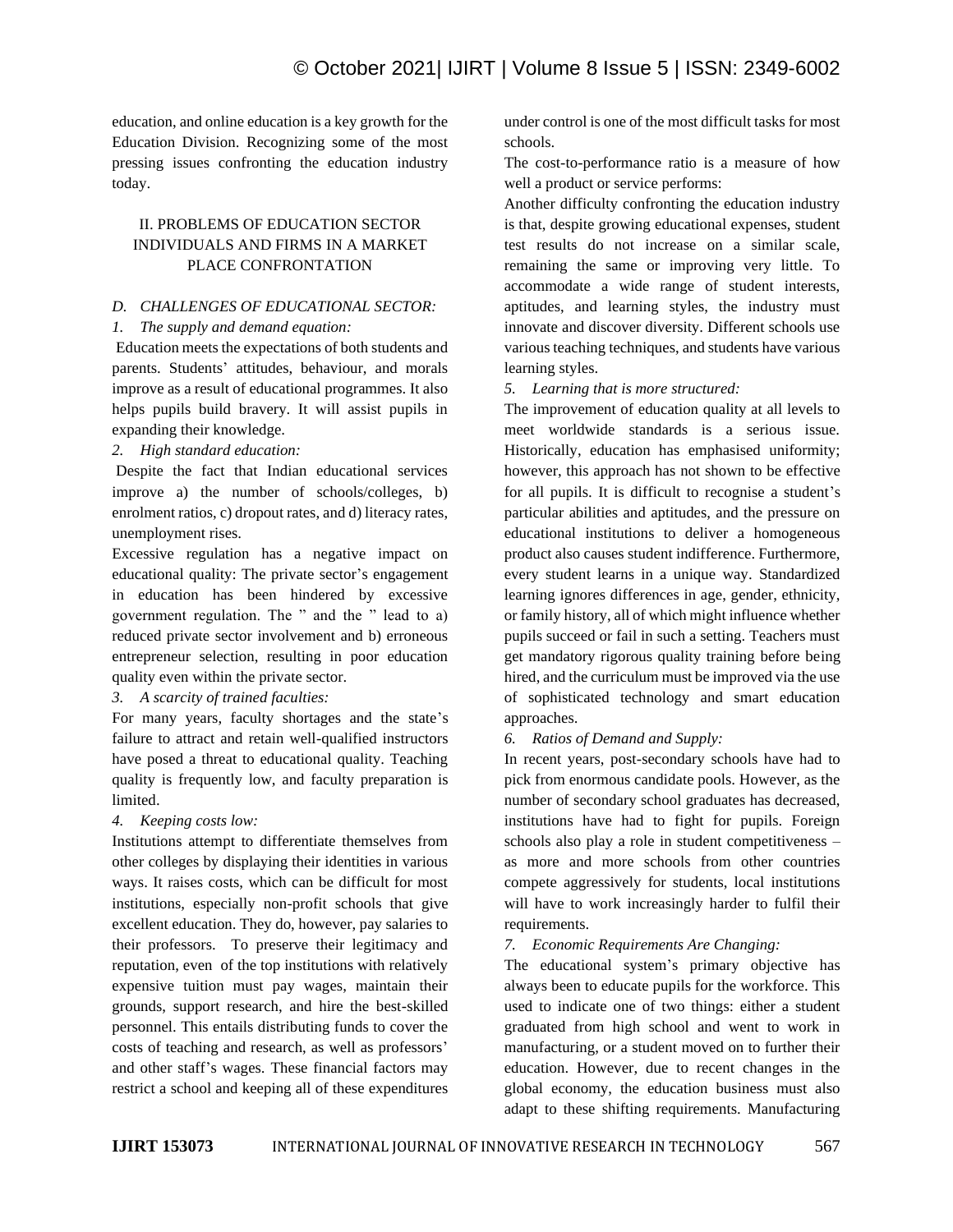employment are decreasing in the present economic climate, while knowledge, information technology, and service-based professions are on the rise. Employment in the information technology industry are plentiful in growing cities, but conventional industrial jobs are increasingly rare. On the one hand, the sector must adapt to changing needs, such as worker displacement due to a lack of necessary skills and general education to learn new skills quickly, and on the other hand, a shortage of qualified workers to work in new industries and modes of production, as well as perform service industry jobs.

#### *8. Access to a Skilled Workforce:*

The education industry is experiencing a severe shortage of trained professionals to fill open positions, as demand for qualified personnel outpaces supply. The relative supply and demand for teachers, administrators, and other certified and non-certified employees cannot keep up with changing economic circumstances; there is a major undersupply of educators, and we are unable to continuously train enough professionals to fill the gap. Other factors contribute to the scarcity of trained professionals. For one thing, demographic trends are altering the makeup of numerous populations throughout the world. Half of the olitiction in India is under the age of 25, and if these economies are to thrive, education and skill development are essential.

#### *9. Infrastructure Improvements:*

Another issue is to boost spending on higher education, professional courses, research institutions, and development institutes, among other things. Negotiating the need to split the cost of higher education finance between the public and private sectors has been a long-standing issue for all administrations. As a result, the public-private sector balance has become nearly synonymous with a balance of excellence and access.

Despite government efforts, all emerging countries' literacy rates have slowed. One of the primary issues impacting literacy rates is the lack of sufficient school infrastructure, such as inadequate facilities and ineffective teaching personnel. Absolute poverty has also discouraged the pursuit of formal education, since education is not regarded as a top priority among the poor when compared to other fundamental needs. This is just another roadblock to the education sector's expansion.

Rural education is still improving in emerging countries, but the circumstances of these rural schools are still quite poor. In rural regions, there are few schools, and children must travel long distances to access these services. In addition, most schools in these areas do not supply drinking water. Education is likewise of very bad quality. Teachers are paid relatively little, therefore they are frequently absent or do not provide enough instruction. The government has taken a number of measures, but they have yet to be implemented in schools, thus the current situation remains unchanged. Even today, in rural India, sons are seen as the family's torchbearers and are thus educated, whilst girls are assigned to domestic chores and obliged to assist in agricultural tasks. Female education is undervalued. As a result, there is a significant need to raise public awareness about the importance of education.

#### *11. Educational Services are being oliticization:*

The connection between the market, the government, and the education sector is changing dramatically. Education is no longer a "protected industry" or a state monopoly. As a consequence of expanding economic liberalism, greater political pluralism, and rising demand for education, local and global private enterprises have joined this area. Government financing has been unable to keep up with changing demands, and a slew of new suppliers have flooded the market. In reality, the expansion of private postsecondary education institutions in poor nations has outpaced that of developed ones. Many of the new providers are private, non profit organisations, many of which were founded in collaboration with American or European institutes of higher learning, and the majority are profit-driven, making them only available to those who can afford them. In India, several colleges and universities were established to address regional imbalances and to assist the education of the poorer and disadvantaged groups, notably women. These institutions and other development initiatives for the poor continue to face resource restrictions, which are exacerbated by the people they serve's ignorance, poverty, and disadvantages. As a result, the gap between rich and poor is increasing, and many educated people from underserved groups are being kept out of the labour market. The educational system faces a huge challenge from these disadvantaged and impoverished students.

*10. Education in Rural Areas:*

*12. Higher education is prohibitively expensive:*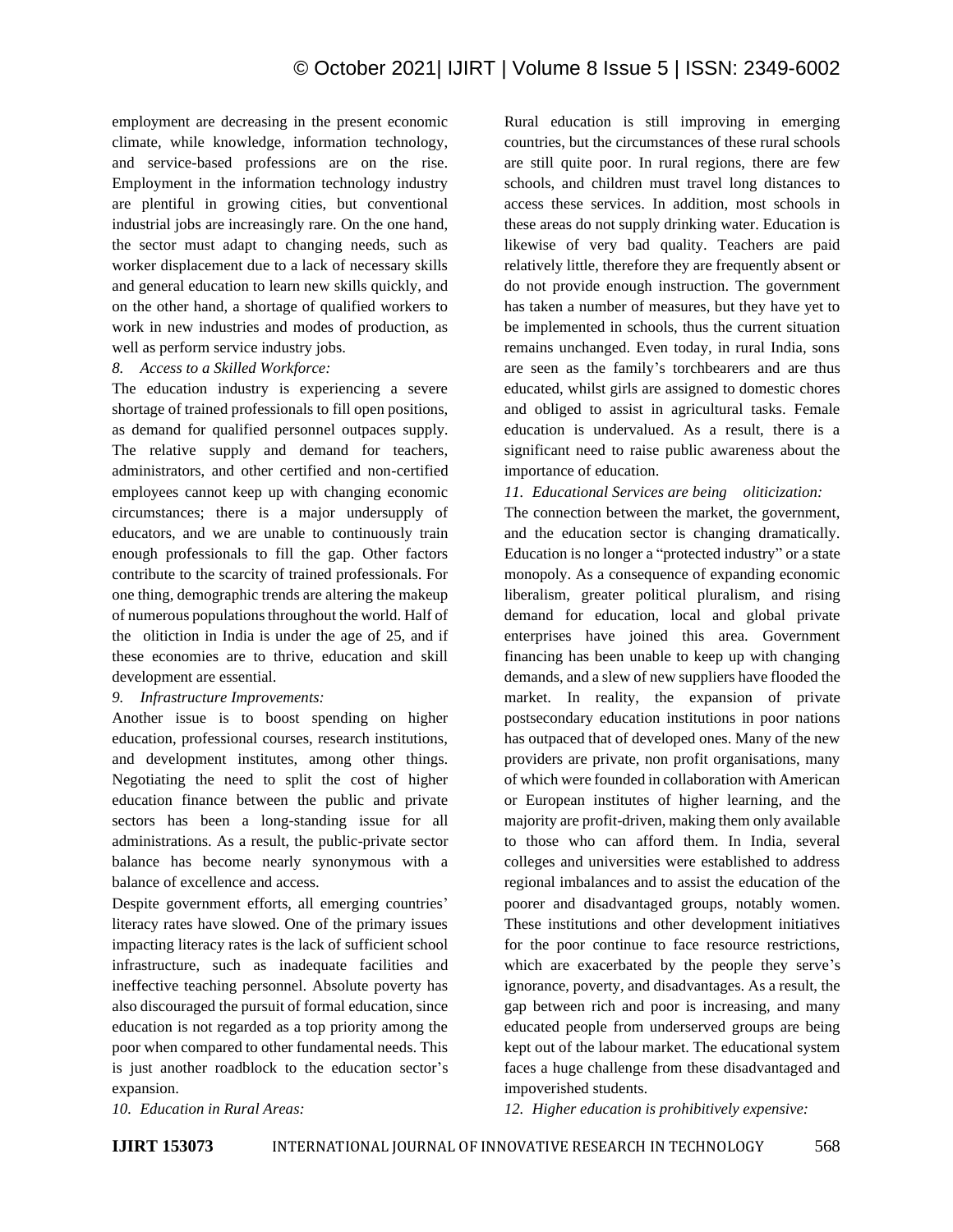Traditional education, especially professional education, has a high unit cost that is out of reach for India's middle and lower classes. Many private businesses have established educational institutions to provide creamy courses with a marketing orientation, and they have hiked costs that are out of reach for the bulk of the population. In the current scenario, where the number of people wanting to higher education is huge and growing, a government subsidy to education is not the best answer. The poor are already exerting pressure on the government to make education more accessible, raising a question of socioeconomic equality and justice.

#### *13. Numerous regulators and stringent rules:*

Education is on the concurrent list of the Indian Constitution, making it both a Central and a State subject. Due to a lack of communication and coordination between the two realms of power, many regulators have emerged in this industry throughout time. The intricacy is exacerbated by a slew of onerous rules that regulate investment in this area.

#### *14. Education at the Primary Level:*

The question of whether school attendance equals to learning has become less of a concern as access to education has improved. Although the supplemental education sector, which includes non-profit reading centres and private tuition programmes, is expanding, most students still confront two issues.

#### *15. A number of important educational hurdles:*

Public Education: Its Quality In rural government primary schools, more than half of fifth graders are three grades behind in reading. In most parts of India, fundamental arithmetic abilities have deteriorated. As a result of underfunding, many schools have outdated curricula, insufficient teacher training, and substandard facilities. Even a suitable medium of teaching can be difficult to come by; in certain regions, it is difficult to locate qualified instructors who can teach in either English, which is increasingly becoming the primary medium of instruction across the country, or other legally recognised languages. As a result, many people regard educational quality to be a major problem.

#### *16. Economics of the family:*

Even though India has made significant economic progress, more than a third of the population remains impoverished. As a result, children encounter difficulties such as hunger, a lack of school supplies, financial pressures, and even long daily journeys. The economic stability of a family is the most important factor in effective school attendance, and those who can afford to send their children to private school can avoid many of the issues that plague public schools. If India wants to maintain its economic development and guarantee that its youthful generation is employable, more investments in education are required. Interventions in curriculum creation and oliticization , improved infrastructure, and teacher training are all needed to improve teaching and learning quality and lower dropout rates.

#### *17. Greater learning:*

Despite having the world's greatest number of higher education institutions, with almost one-third of these schools being less than 10 years old, India's enrollment rates for higher education continue to trail well behind those of other nations, notably China. Despite this, India lacks a significant number of worldclass universities; only the Indian Institutes of Technology routinely rank among the top 400 universities and colleges in the Times Higher Education University Rankings. Employers also claim that in India, fewer than a quarter of engineers and MBA graduates are employed after graduation. The shortage of educated professors, underfunded research facilities, libraries, and information technology systems, low quality research, and politicization of personnel appointments are the primary issues facing India's higher education industry. Furthermore, regional, rural-urban, and gender inequalities in student enrolment are common.

#### III CONCLUSION

Quality and relevance are the overarching concerns that impact all levels of education in India. India has enormous difficulties in addressing the needs of a youthful and expanding workforce. Some of the challenges that India's education system faces include finding qualified instructors, developing appropriate curricula, providing financial help to students, and providing suitable facilities. Other difficulties include the country's failure to satisfy its various language, cultural, regional, and municipal education demands. Donors should consider the growing opportunities, social returns, and local contexts as they make their philanthropic investment decisions. Due to recent changes in Indian legislation, this is an especially good moment for companies to contribute to the growth of